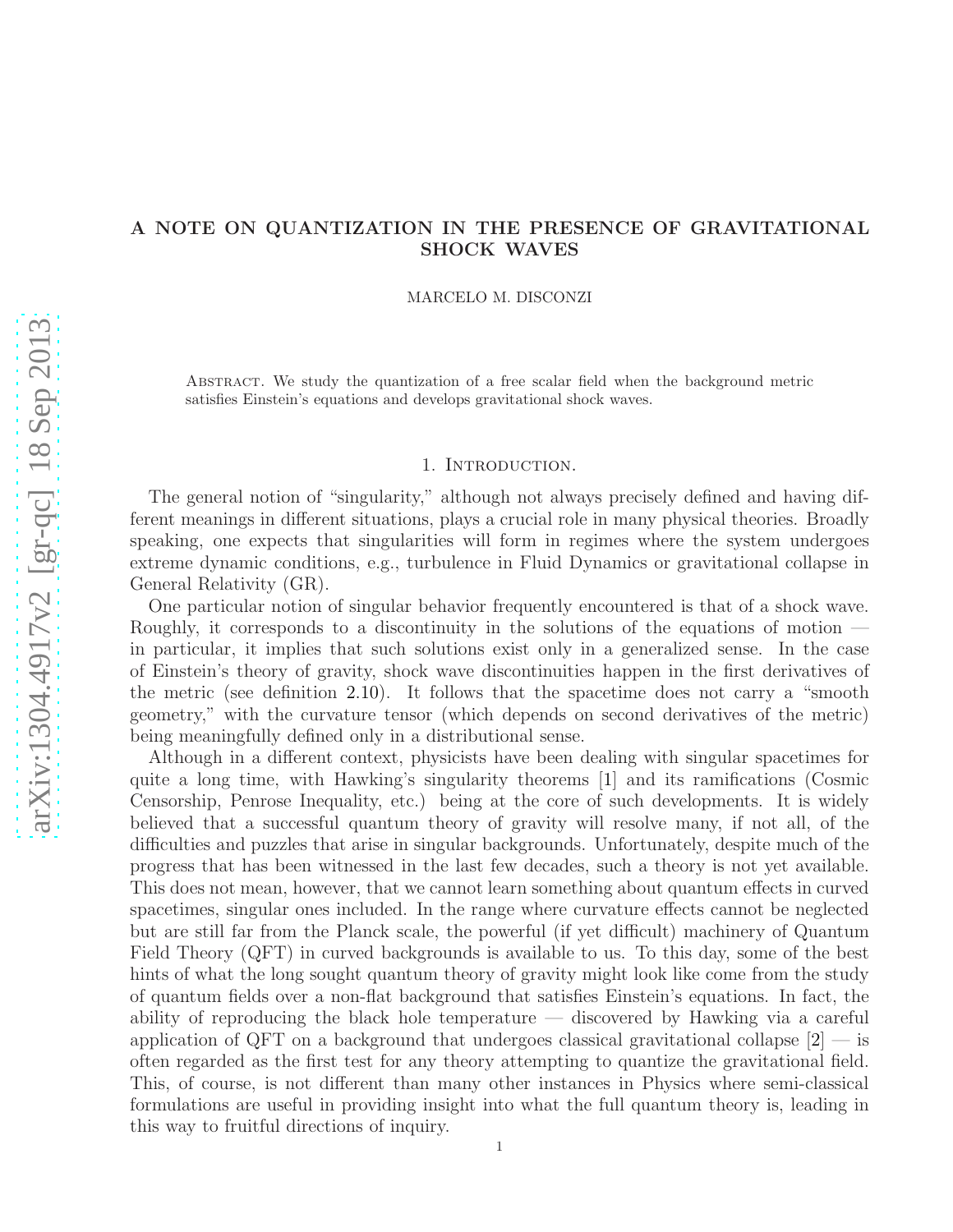Furthermore, one should not have to wait until a full-fledged theory of quantum gravity is in place in order to understand interesting physical phenomena, which involve quantum effects in a background where the singularities are still amenable to a fully classical treatment. This paper is a step in this direction. We shall study the quantization of a free scalar field over a spacetime where gravitational shock waves are formed. Einstein's equations will have to be defined in a suitable weak sense, and some standard arguments, like the construction of propagators, adapted to this weaker setting. A similar aspiration, namely, devise a quantization scheme that can potentially incorporate singular background data, was explored in Ref. [\[3\]](#page-13-2).

The tools we shall employ are, in a sense, not new. Most of the constructions go back to the work of Lichnerowicz on tensor distributions [\[4\]](#page-13-3) (see Ref. [\[5\]](#page-13-4) for similar constructions and generalizations). These have the convenience of being simultaneously suited to the study of shock waves, on one hand  $[6]$ , and to the quantization of fields in curved — although smooth — spacetimes, on the other hand [\[7\]](#page-13-6). Not surprisingly, many of the arguments here presented consist of carefully checking that the results of Ref. [\[7\]](#page-13-6) carry onto the framework of shock waves. As such arguments can be done in charts, our point of view will be purely local. Generalizations to a global setting are possible, provided that further conditions are taken into account; we briefly comment on this at the end.

Although this paper focuses uniquely on mathematical aspects, we stress that the study of gravitational shock waves in general, and corresponding scenarios where quantum effects might become important in particular, has attracted significant attention in the Physics community (see e.g. Ref. [\[8,](#page-13-7) [9,](#page-13-8) [10,](#page-13-9) [11,](#page-13-10) [12,](#page-13-11) [13,](#page-13-12) [14\]](#page-13-13) and references therein), hence the importance of laying out its mathematical foundations.

**Notation 1.1.** (i) vol(g) denotes the volume form of the metric g, and |g| its determinant (in a local coordinate patch); (ii) if  $\Omega \subseteq M$ , M a  $C^{\ell}$  manifold,  $\mathcal{D}_{k,p}(\Omega)$  denotes the space of p-tensors of class  $C^k$ ,  $0 \leq k \leq \ell$ , with compact support in  $\Omega$ , i.e., test tensors in  $\Omega$ ; we shall use the given metric to identify covariant and contra-variant tensors, hence referring simply to "p-tensors"; (iii)  $\mathcal{D}'_{k,p}(\Omega)$  is the space of continuous real-valued forms on  $\mathcal{D}_{k,p}(\Omega)$ , where continuity is understood in the sense of the theory of distributions [\[15\]](#page-13-14); (iv) we sometimes write  $\mathcal{D}_n(\Omega)$  when the differentiability is clear from the context, although for the most part it will suffice to deal with elements in  $\mathcal{D}_{0,p}(\Omega)$  and its dual; (v)  $\langle v, u \rangle$  means  $u \in \mathcal{D}_{k,p}(\Omega)$ evaluated at  $v \in \mathcal{D}'_{k,p}(\Omega)$ , whereas  $\langle u_1, u_2 \rangle_g$  denotes the inner product between the *p*-tensors  $u_1$  and  $u_2$ , although, when the distributions arise from locally integrable tensors, we naturally identify  $\langle \cdot, \cdot \rangle$  and  $\langle \cdot, \cdot \rangle_g$ ; (vi) we shall denote by T' the tensor distribution defined by a locally integrable tensor T; (vii) $\nabla$  will denote covariant differentiation with respect to the metric g. (viii)  $\alpha|\gamma|\beta|$  indicates anti-symmetrization in the indices  $\alpha$  and  $\beta$ .

Hypotheses in the form "Assumption X" (e.g., Assumption [2.1\)](#page-2-0) are assumed throughout, therefore we do not state them in the theorems and definitions.

### 2. Gravitational shock waves.

We start recalling some definitions and fixing out notation. Let  $M$  be an oriented 4dimensional differentiable manifold of class  $C^2$  and piecewise  $C^4$ , and  $\Omega \subset M$  a contractible open subset. Whenever coordinates are employed, it is implicitly assumed that  $\Omega$  is taken small enough as to belong to the domain of a coordinate patch. Let  $\Sigma$  be a regular hypersurface in  $\Omega$  which is given locally as the level set  $\{\varphi = 0\}$  of a  $C^1$  function  $\varphi : \Omega \to \mathbb{R}$ ; saying that  $\Sigma$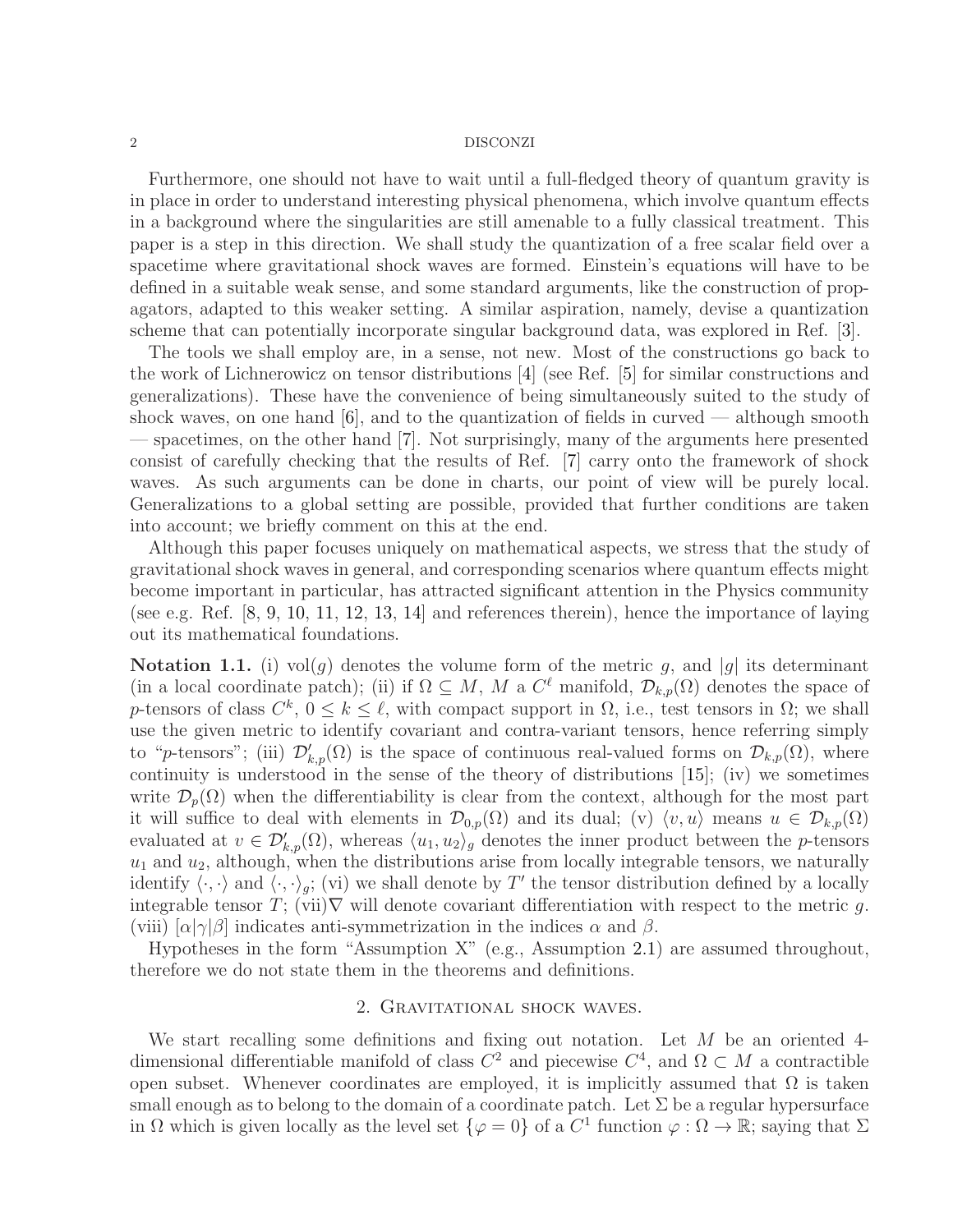is regular then means  $d\varphi \neq 0$  on  $\Sigma$ . We suppose that  $\Sigma$  partitions  $\Omega$  into two disjoint domains  $\Omega^+$  and  $\Omega^-$  given by  $\{\varphi > 0\}$  and  $\{\varphi < 0\}$ , respectively.

**Definition 2.1.** Let T be a p-tensor on  $\Omega$ , and assume that T is of class  $C^0$  over  $\Omega^+$  and  $\Omega^-$ . T is regularly discontinuous across<sup>[1](#page-2-1)</sup>  $\Sigma$  if, when  $\varphi \to 0^+$  (i.e.,  $\varphi$  tends to zero through positive values) (resp.  $\varphi \to 0^-$ ), T converges uniformly to a p-tensor  $T^+$  (resp.  $T^-$ ) defined on  $\Sigma$ . The discontinuity<sup>[2](#page-2-2)</sup> {{T}} of T is the p-tensor on  $\Sigma$  defined by {{T}} =  $T^+ - T^-$ .

Let g be Lorentzian metric<sup>[3](#page-2-3)</sup> of class  $C^0$  and piecewise  $C^2$  on M. We fix  $\Omega$ ,  $\varphi$  and  $\Sigma$  once and for all, and henceforth assume for the rest of the paper:

<span id="page-2-0"></span>Assumption 2.1. (i)  $\varphi$  is  $C^3$  on  $\Omega^+$  and  $\Omega^-$ , with second and third derivatives regularly discontinuous across  $\Sigma$ ; (ii) g is  $C^0$  on  $\Omega$ ,  $C^2$  on  $\Omega^+$  and  $\Omega^-$ , and has first and second derivatives regularly discontinuous across  $\Sigma$ .

Unless stated otherwise, it will be assumed in this section that coordinates  $\{x^{\alpha}\}_{\alpha=0}^{3}$  are adapted to  $\Sigma$ , what means that  $x^0 = \varphi$  and  $\partial_i$  is tangent to  $\Sigma$ ,  $i = 1, 2, 3$ . From now on, Greek indices run from 0 to 3, while Latin indices run from 1 to 3.

**Definition 2.2.** In coordinates  $\{x^{\alpha}\}_{\alpha=0}^{3}$  adapted to  $\Sigma$ , the metric components  $g_{ij}$  will be called *physical components with respect to*  $\Sigma$ , while  $g_{0\alpha}$  will be called *gauge* (or non-physical) components with respect to  $\Sigma$ . A change of coordinates  $x'^{\alpha} = x'^{\alpha}(x^0, \ldots, x^3)$  is called a *change* of gravitational gauge with respect to  $\Sigma$ , or change of gauge for short, if it is the identity on  $\Sigma$ , and the the values of  $g_{\alpha\beta}|_{\Sigma}$  as well as of  $\partial_0 g_{ij}|_{\Sigma}$  are invariant under this change.

**Remark 2.3.** Despite the familiar terminology, the reader should not be led to think that  $\Sigma$ is a space-like hypersurface. In fact, for the case of interest in this paper,  $\Sigma$  will be null-like.

The necessity of treating  $g_{ij}$  and  $g_{0\alpha}$  differently comes from the well-known fact that GR has a gauge freedom due to the action of the diffeomorphism group of M. In fact, in a neighborhood of  $\Sigma$  gauge changes take the form

$$
x'^{\alpha}(x^0, x^1, x^2, x^3) = x^{\alpha} + \frac{(x^0)^2}{2} \left( \partial_0 x'^{\alpha}(0, x^1, x^2, x^3) + r^{\alpha}(x^0, x^1, x^2, x^3) \right),
$$

where  $r^{\alpha}$  converges, along with its derivatives, uniformly to zero when  $x^{0} \rightarrow 0$ . It is therefore possible to arrange the terms in parenthesis as to produce or eliminate discontinuities of  $\partial_0 g'_{0\alpha}$ on  $\Sigma$  — showing that such terms carry no intrinsic physical meaning [\[6\]](#page-13-5). Furthermore, from Assumption [2.1](#page-2-0) one readily sees that

<span id="page-2-4"></span>
$$
\{\{\partial_i g_{\alpha\beta}\}\} = 0 = \partial_i \{\{g_{\alpha\beta}\}\}.
$$
\n(2.1)

From this and the above discussion, we see that it suffices to focus on  $\partial_0 g_{ij}$  in our study of discontinuities of the metric across  $\Sigma$  — see definition [2.10.](#page-5-0)

We now turn our attention to the appropriate notion of weak solution for the Einstein's equations in the study of gravitational shock waves. For each fixed pair of indices  $\beta\delta$ , the Christoffel symbols  $\Gamma^{\alpha}_{\beta\delta}$  locally define a vector field  $\Gamma^{\alpha} \equiv \Gamma^{\alpha}_{\beta\delta}$ , which in turn, under our

<span id="page-2-1"></span><sup>&</sup>lt;sup>1</sup> "régulièrment discontinues à la traversée de. [\[6\]](#page-13-5)"

<sup>&</sup>lt;sup>2</sup>We avoid the more familiar notation [·] for the discontinuity of a function in that it may cause confusion when written inside an equation.

<span id="page-2-3"></span><span id="page-2-2"></span> $3$ Our convention is  $(+ - - -)$ .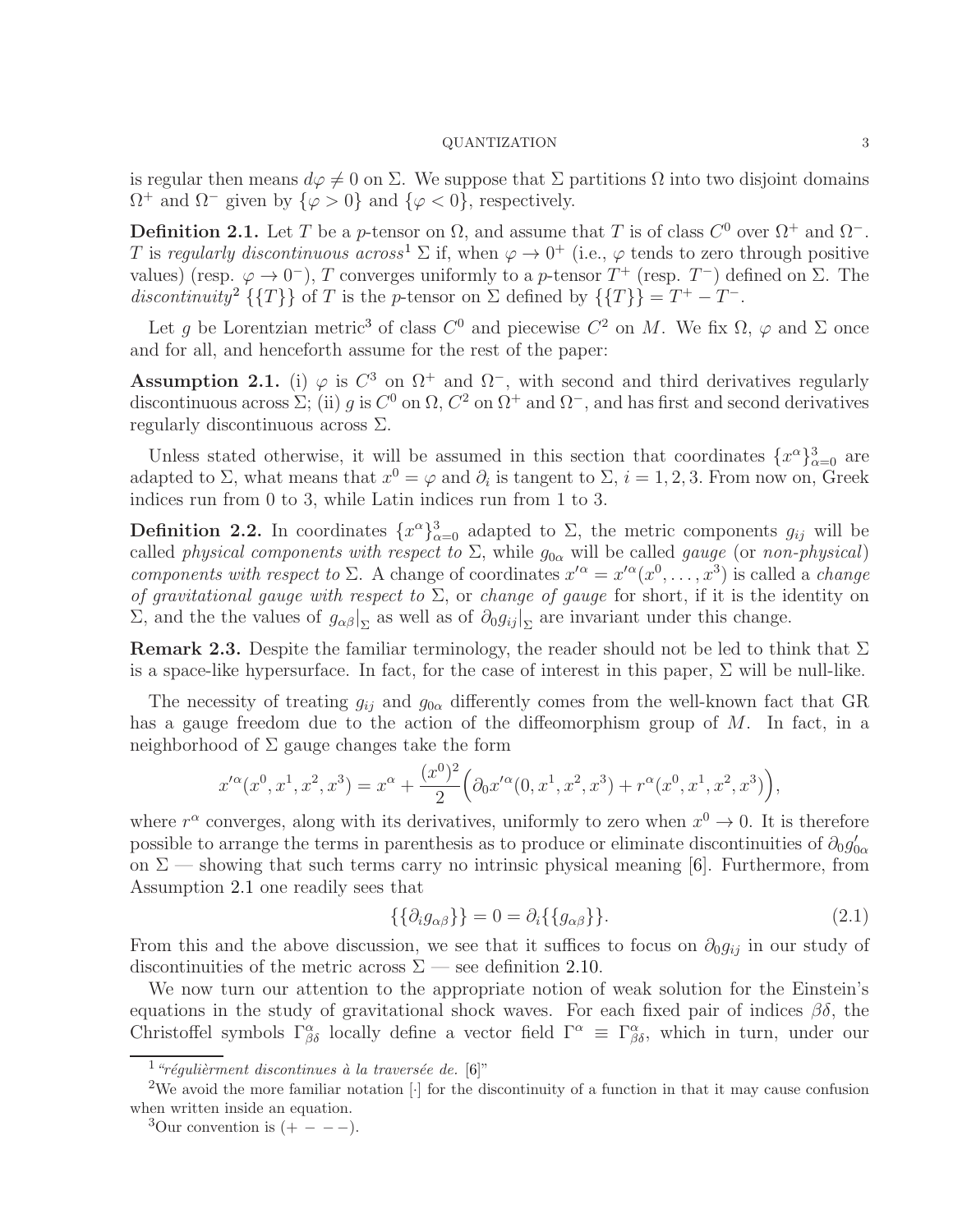hypotheses, is locally integrable and hence defines a vector distribution  $(\Gamma^{\alpha}_{\beta\delta})'$ . Following Lichnerowicz, it is therefore natural to define the curvature tensor distribution as

$$
\mathcal{R}^{\alpha}_{\beta\gamma\delta} = \nabla_{\gamma}(\Gamma^{\alpha}_{\beta\delta})' - \nabla_{\delta}(\Gamma^{\alpha}_{\beta\gamma})',
$$

where the covariant derivatives are interpreted in a distributional sense  $[4, 6]$  $[4, 6]$ . To find a simple formula for the associated distributional Ricci curvature and relate it to the ordinary one, we shall use the following lemma, whose proof is an application of the tools developed in Ref. [\[6\]](#page-13-5).

**Notation 2.4.** We put  $\varphi_{\gamma} = \partial_{\gamma} \varphi$ , thinking of these as the components of the locally defined one form  $d\varphi$ .

<span id="page-3-3"></span>**Lemma 2.5.** Let T be a p-tensor of class  $C^1$  on  $\Omega^+$  and  $\Omega^-$  such that T and  $\partial_{\alpha}T$  are regularly discontinuous across  $\Sigma$ . Then  $\nabla T$  is regularly discontinuous across  $\Sigma$ . Furthermore, T and  $\nabla T$  define tensor distributions  $T'$  and  $(\nabla T)'$  such that

$$
\nabla T' - (\nabla T)' = d\varphi \otimes \delta_{\Sigma} \{ \{T\} \},
$$

where the covariant derivative  $\nabla T'$  of  $T'$  is in the sense of distributions, and  $\delta_{\Sigma}$  is the Dirac delta on  $\Omega$  with support on  $\Sigma$ .

*Proof.* Let  $A^{\beta}_{\alpha} = \Gamma^{\beta}_{\alpha\gamma}dx^{\gamma}$  be the connection one form of g on  $\Omega$ . From our hypotheses, we see that  $A_{\alpha}^{\beta}$  is  $C^1$  in  $\Omega^+$  and  $\Omega^-$ ; it is also regularly discontinuous across  $\Sigma$ . It follows that  $\nabla T$  is regularly discontinuous across  $\Sigma$  since  $\partial_{\alpha}T$  and T are so.

Let  $\chi_+$  (resp.  $\chi_-$ ) be the function defined a.e. in  $\Omega$  which equals to 1 in  $\Omega^+$  (resp.  $\Omega^-$ ) and zero in  $\Omega^-$  (resp.  $\Omega^+$ ). Since T and  $\nabla T$  are in  $L^1_{loc}(\Omega)$ , they define tensor distributions, which can be written as

<span id="page-3-2"></span><span id="page-3-1"></span>
$$
T' = \chi_+ T + \chi_- T,\tag{2.2}
$$

and

$$
(\nabla T)' = \chi^+ \nabla T + \chi_- \nabla T,\tag{2.3}
$$

where these equalities are to be understood in the sense of distributions<sup>[4](#page-3-0)</sup>. We can write  $vol(g) = d\varphi \wedge \omega$ . Notice that  $\omega$  depends on  $\varphi$ , but if  $\eta$  is another 3-form such that vol $(g)$  =  $d\varphi \wedge \eta$ , then  $\eta = \omega + d\varphi \wedge \sigma$  for some 2-form  $\sigma$ . Hence, for any test function u

$$
-\int_{\partial\Omega^+}u\,\omega=\int_{\partial\Omega^-}u\,\omega
$$

(where  $\partial \Omega^+$  and  $\partial \Omega^-$  are the oriented boundaries so that  $\partial \Omega^+ = -\partial \Omega^-$ ) has a well-defined value independent of the choice of  $\omega$ . In particular,  $\langle \delta_{\Sigma}, u \rangle$  is given by

$$
\langle \delta_\Sigma, u \rangle = - \int_{\partial \Omega^+} u \, \omega = \int_{\partial \Omega^-} u \, \omega \, .
$$

Notice that because  $\omega$  is continuous this gives that  $\delta_{\Sigma}$  is in fact an element of  $\mathcal{D}'_{0,0}(\Omega)$ . Since  $\delta_{\Sigma}$  can be multiplied by locally integrable functions, this same formula also shows that  $\delta_{\Sigma}$  has a well-defined action on  $\mathcal{D}_{k,0}(\Omega)$ ,  $k = 1, 2$ .

<span id="page-3-0"></span><sup>&</sup>lt;sup>4</sup>Equalities among quantities in  $\mathcal{D}'_p(\Omega)$  are by definition in the distributional sense, so we shall no longer write "in the sense of distributions."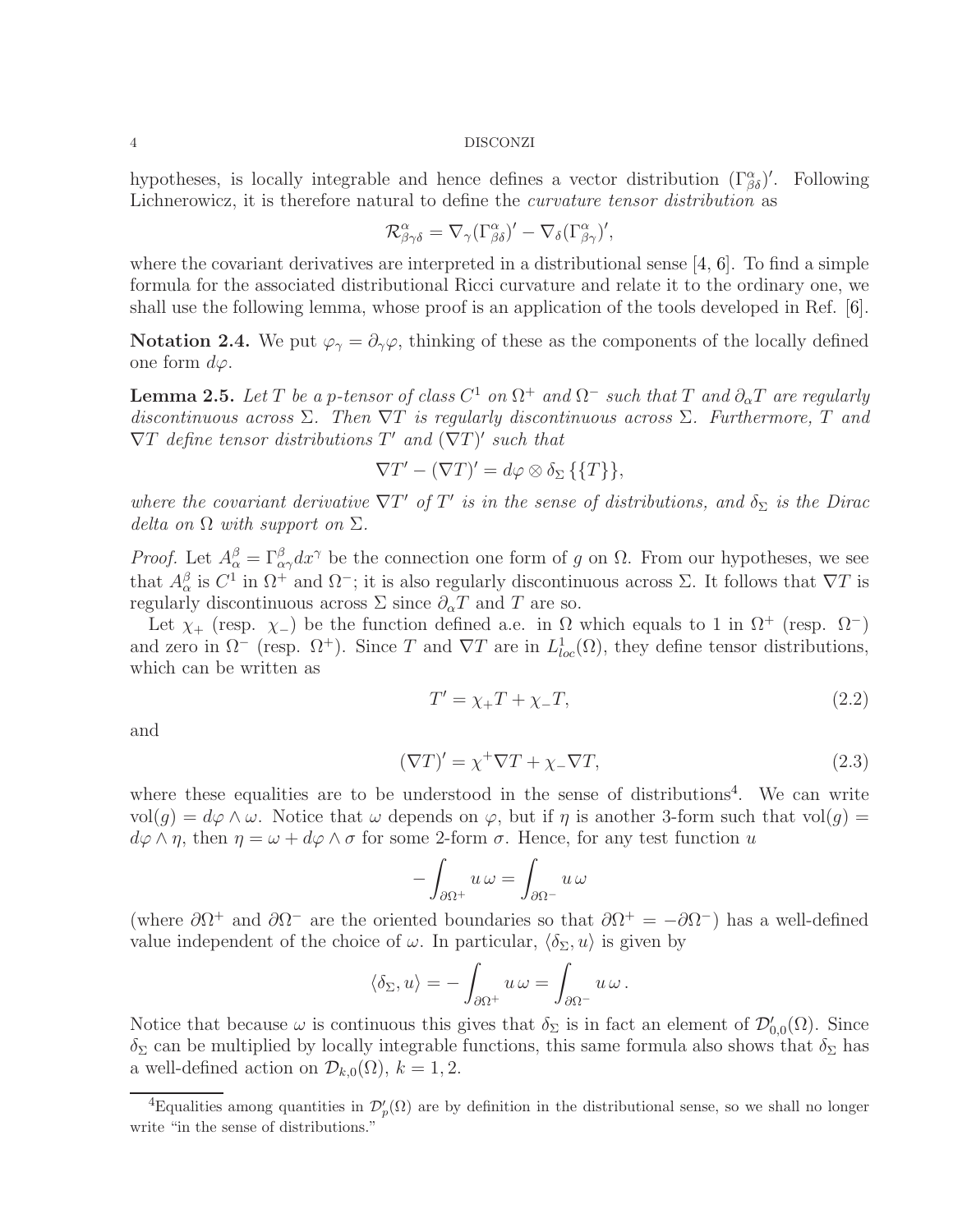Clearly  $\nabla \chi_+ \in \mathcal{D}'_1(\Omega)$ , and for any  $u \in \mathcal{D}_1(\Omega)$ 

$$
\langle \nabla \chi_+, u \rangle = \langle \nabla \chi_+, u \rangle_g = -\langle \chi_+, \text{div } u \rangle_g = -\int_{\Omega^+} \frac{1}{\sqrt{-|g|}} \partial_\alpha (\sqrt{-|g|} u^\alpha) \operatorname{vol}(g)
$$
  
= 
$$
-\int_{\Omega^+} \partial_\alpha (\sqrt{-|g|} u^\alpha) dx^0 \wedge dx^1 \wedge dx^2 \wedge dx^3
$$
  
= 
$$
-\int_{\partial \Omega^+} \sqrt{-|g|} u^0 dx^1 \wedge dx^2 \wedge dx^3
$$
  
= 
$$
-\int_{\partial \Omega^+} \varphi_\alpha u^\alpha \omega = \langle d\varphi \, \delta_\Sigma, u \rangle,
$$

so that  $\nabla \chi_+ = d\varphi \,\delta_\Sigma$ . Similarly, one finds  $\nabla \chi_- = -d\varphi \,\delta_\Sigma$ . Therefore,  $\nabla(\chi^+T) = (\nabla \chi_+) \otimes T + \chi_+ \nabla T = d\varphi \, \delta_\Sigma \otimes T + \chi_+ \nabla T.$ 

Computing a similar expression for  $\nabla(\chi^+T)$ , using [\(2.2\)](#page-3-1) and [\(2.3\)](#page-3-2), yields the result.

 $\Box$ 

The discontinuities of g will enter in the expression for the distributional curvature. The following lemma is useful to handle them.

<span id="page-4-1"></span>**Lemma 2.6.** For each of the functions  $g_{\alpha\beta}$ , there exists a scalar distribution  $d_{\alpha\beta}$  such that  $\delta_{\Sigma}\{\{\partial_{\gamma}q_{\alpha\beta}\}\}=\varphi_{\gamma}d_{\alpha\beta}.$ 

Proof. Arguing similarly to the proof of Lemma [2.5](#page-3-3) we see that

$$
\langle \nabla_i \delta_{\Sigma}, u \rangle = \int_{\partial \Omega^+} \partial_i (\sqrt{-|g|} u) \, dx^1 \wedge dx^2 \wedge dx^3
$$
  
= 
$$
\int_{\Omega^+} \partial_i \partial_0 (\sqrt{-|g|} u) \, dx^0 \wedge dx^1 \wedge dx^2 \wedge dx^3
$$
  
= 0,

where we used that u, being a test function, is compactly supported in  $\Omega$ . A similar result holds in  $\Omega^-$  and we conclude that  $\nabla_i \delta_\Sigma = 0$  (in a more invariant fashion, we can say  $\nabla_X \delta_\Sigma = 0$ for vector fields X tangent to  $\varphi = constant$ . It follows that

<span id="page-4-2"></span>
$$
\nabla \delta_{\Sigma} = d\varphi \nabla_0 \delta_{\Sigma}.
$$

This combined with  $(2.1)$  (and, of course, our assumptions on q) produces the desired result. П

Intuitively,  $d_{\alpha\beta}$  corresponds to the "jumps" that come when we try to differentiate  $\delta_{\Sigma}\{\{g_{\alpha\beta}\}\}\$ across Σ. It is not difficult to see that the existence of  $d_{\alpha\beta}$  is equivalent to the formulation given in Ref. [\[6\]](#page-13-5), namely, to find, for each  $g_{\alpha\beta}$ , a function  $b_{\alpha\beta}$  defined over  $\Sigma$  such that

$$
\{\{\partial_{\gamma}g_{\alpha\beta}\}\} = \varphi_{\gamma}b_{\alpha\beta} \text{ on } \Sigma \tag{2.4}
$$

and satisfying<sup>[5](#page-4-0)</sup>  $d_{\alpha\beta} = \delta_{\Sigma} b_{\alpha\beta}$ .

<span id="page-4-0"></span><sup>&</sup>lt;sup>5</sup>Notice that, in principle,  $b_{\alpha\beta}$  is defined only on  $\Sigma$ , but this suffices since  $\delta_{\Sigma}$  is supported on  $\Sigma$ ; alternatively  $b_{\alpha\beta}$  can be extended to  $\Omega$  without affecting the distributional equality  $d_{\alpha\beta} = \delta_{\Sigma} b_{\alpha\beta}$ .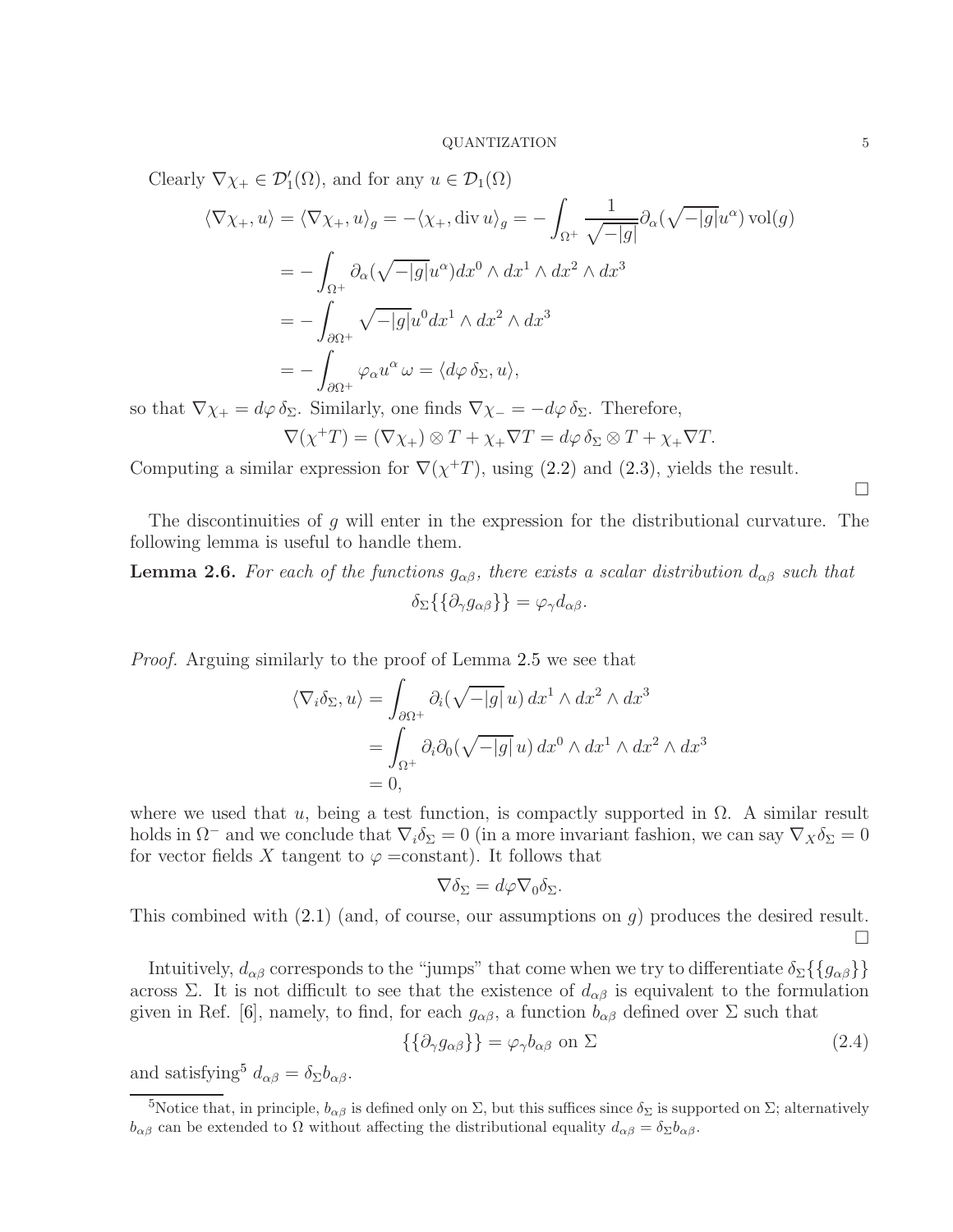**Remark 2.7.**  $b_{\alpha\beta}$  depends on the choice of equation for  $\Sigma$ . The functions  $b_{\alpha\beta}$  were initially introduced by Lichnerowicz [\[6\]](#page-13-5) and are important in determining the conditions of shock for gravitational waves. Such conditions will appear below when we construct the propagator for the Klein-Gordon equation.

From Lemma [2.5,](#page-3-3) Lemma [2.6](#page-4-1) and the above considerations it follows that

$$
\mathcal{R}_{\alpha\beta\gamma\delta}=R'_{\alpha\beta\gamma\delta}+\delta_{\Sigma}\mathcal{H}_{\alpha\beta\gamma\delta},
$$

where the distribution  $R'_{\alpha\beta\gamma\delta}$ , with  $R_{\alpha\beta\gamma\delta}$  being the curvature tensor, is well-defined because of Assumption [2.1,](#page-2-0) and  $\mathcal{H}_{\alpha\beta\gamma\delta}$  is the tensor on  $\Sigma$  given by

$$
-2\mathcal{H}_{\alpha\beta\gamma\delta}=b_{\alpha\gamma}\varphi_{\beta}\varphi_{\delta}-b_{\alpha\delta}\varphi_{\beta}\varphi_{\gamma}+b_{\beta\delta}\varphi_{\alpha}\varphi_{\gamma}-b_{\beta\gamma}\varphi_{\alpha}\varphi_{\delta}.
$$

The distributional Ricci tensor is defined as

<span id="page-5-1"></span>
$$
\mathcal{R}_{\alpha\beta} = R'_{\alpha\beta} + \delta_{\Sigma} \mathcal{H}_{\alpha\beta},\tag{2.5}
$$

where

$$
2\mathcal{H}_{\alpha\beta} = b_{\alpha\mu}\varphi^{\mu}\varphi_{\beta} + b_{\beta\mu}\varphi^{\mu}\varphi_{\alpha} - b_{\mu}^{\mu}\varphi_{\alpha}\varphi_{\beta} - b_{\alpha\beta}\varphi^{\mu}\varphi_{\mu}, \tag{2.6}
$$

so that  $\mathcal{R}_{\alpha\beta}$  is formally the trace of the distributional curvature tensor.

Recall that given a stress-energy tensor  $\mathcal{T}_{\alpha\beta}$  (possibly identically zero), one can write Einstein's equations as

<span id="page-5-3"></span><span id="page-5-2"></span>
$$
R_{\alpha\beta} = \kappa \rho_{\alpha\beta},\tag{2.7}
$$

where  $\kappa$  is a constant and

$$
\rho_{\alpha\beta}=\mathcal{T}_{\alpha\beta}-\frac{1}{2}\mathcal{T}g_{\alpha\beta},
$$

with  $\mathcal T$  the trace of  $\mathcal T_{\alpha\beta}$ . The last ingredient we need to define the distributional Einstein's equations is the regularity of  $\mathcal{T}_{\alpha\beta}$ .

Assumption 2.2.  $\mathcal{T}_{\alpha\beta}$  is a given symmetric two-tensor, continuous on  $\Omega^+$  and  $\Omega^+$  and regularly discontinuous across Σ.

It follows that  $\rho_{\alpha\beta}$  shares the same regularity properties of  $\mathcal{T}_{\alpha\beta}$ . The reason why we think of  $\mathcal{T}_{\alpha\beta}$  as given is that existence of solutions to the distributional Einstein's equations — in which case  $T_{\alpha\beta}$  has a determined functional form but depends on the metric and the matter fields of the problem — will not be investigated; rather we shall assume we are given a solution that defines a background on which fields will be quantized.

Definition 2.8. The distributional Einstein's equations are defined as

<span id="page-5-4"></span>
$$
\mathcal{R}_{\alpha\beta} = \kappa \rho'_{\alpha\beta}.
$$
\n(2.8)

**Remark 2.9.** When the metric and  $\mathcal{T}_{\alpha\beta}$  are sufficiently regular (say,  $C^2$ ) on the whole of Ω, we see, from [\(2.4\)](#page-4-2), that the functions  $b_{\alpha\beta}$  vanish identically. Also,  $R'_{\alpha\beta}$  and  $\rho'_{\alpha\beta}$  can be identified with the classical  $R_{\alpha\beta}$  and  $\rho_{\alpha\beta}$ . From [\(2.5\)](#page-5-1) and [\(2.6\)](#page-5-2) it then follows that [\(2.7\)](#page-5-3) and [\(2.8\)](#page-5-4) agree.

<span id="page-5-0"></span>**Definition 2.10.** The hypersurface  $\Sigma$  is called a *wave front* and is said to define a *gravitational* shock wave if g satisfies  $(2.8)$ , and the first derivatives of the physical components of g are discontinuous across  $\Sigma$ , and also regularly discontinuous across  $\Sigma$ .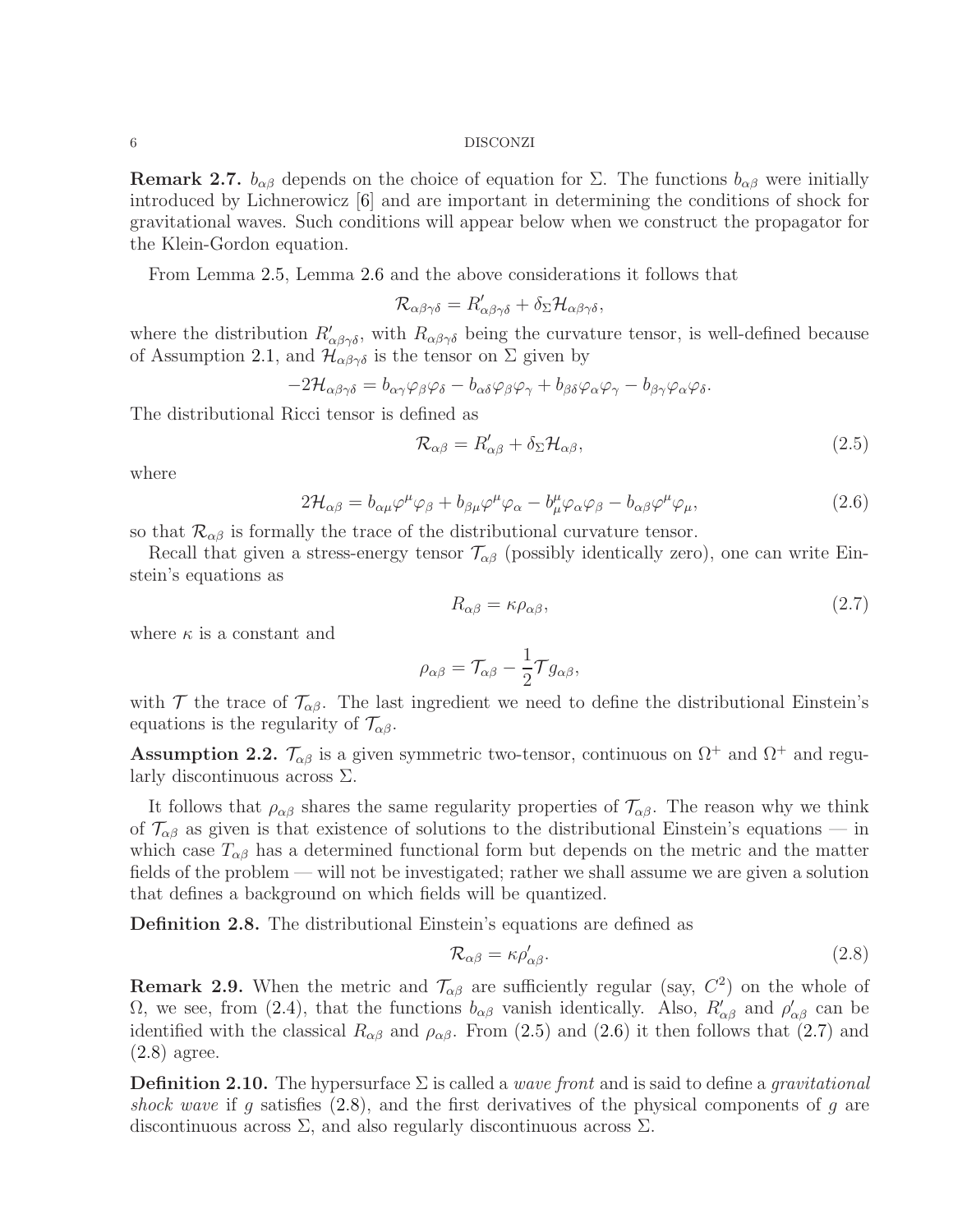It is possible to show that a shock wave  $\Sigma$  is necessarily null-like<sup>[6](#page-6-0)</sup>; had it not been null-like, and hence characteristic to the reduced Einstein equations, the values of the induced metric and its derivatives would uniquely determine a regular solution on both sides of  $\Sigma$ , preventing discontinuities. See Ref. [\[6\]](#page-13-5) for details.

## 3. Quantization.

In this section, we adapt the techniques of Ref. [\[7\]](#page-13-6) to the weak setting developed above. We assume the same hypotheses and notation as before. We shall deal only with a free scalar field, although it is very likely that such results can be generalized to tensor and spinor fields. Not surprisingly, the extension to interacting theories, on the other hand, is expected to pose severe difficulties. For the rest of the paper, we let  $m > 0$  be a fixed parameter. For a compact set  $K \subset \Omega$ , we denote by  $C^+(K)$  (resp.  $C^-(K)$ ) the future (resp. past) of K in the usual sense of GR, and the cone of K the set  $C(K) = C^{+}(K) \cup C^{-}(K)$ . As our point of view is purely local, strictly speaking  $C^+(K)$ , is the future of K within Ω (analogously for  $C^-(K)$ ).

<span id="page-6-3"></span>**Proposition 3.1.** For each fixed  $x \in \Omega$ , there exist two elementary kernels  $E_x^{\pm}$  satisfying

$$
(\Box_g + m^2) E_x^{\pm} = \delta_x,
$$

where  $\delta_x$  is the Dirac delta supported at x.  $E_x^+$  (resp.  $E_x^-$ ) is unique and has support on  $C^+(x)$  $(resp. C^-(x)).$ 

**Remark 3.2.** In Minkowski space,  $E^{\pm}$  are the standard advanced and retarded kernels.

*Proof.* We give the proof for  $E^+$ , with the existence of  $E^-$  being completely analogous. First, notice that the standard formula

$$
\int_{\Omega} u \Box_g v \operatorname{vol}(g) = \int_{\Omega} u \partial_{\mu} (g^{\mu\nu} \sqrt{-|g|} \partial_{\nu} v) \, dx^0 \wedge dx^1 \wedge dx^2 \wedge dx^3 = \int_{\Omega} v \Box_g u \operatorname{vol}(g)
$$

still holds for all  $u, v \in \mathcal{D}_{2,0}(\Omega)$ , despite g being only continuous on the whole of  $\Omega$ . This can be verified by performing integration by parts on  $\Omega^+$  and  $\Omega^-$  separately. The continuity of the metric across  $\Sigma$  guarantees that the resulting boundary integrals (over  $\partial \Omega^+$  and  $\partial \Omega^-$ ) cancel out.  $\square_g$  is, therefore, formally self-adjoint, hence we seek to find  $E_x^+$  such that for all  $u \in \mathcal{D}_{2,0}(\Omega)$ 

$$
\langle E_x^+, (\Box_g + m^2) u \rangle = \langle \delta_x, u \rangle.
$$

Following Choquet-Bruhat [\[16\]](#page-13-15), we shall construct a parametrix  $\sigma_x^+$ , i.e., a distribution satis-fying<sup>[7](#page-6-1)</sup>

<span id="page-6-2"></span>
$$
(\Box_g + m^2)\sigma_x^+ = \delta_x - Q_x^+, \tag{3.1}
$$

where  $Q_x^+$  is an integrable function supported on  $\Gamma_x \equiv \partial C^+(x)$ . Indeed, we shall show that the fixed point argument employed in Ref. [\[16\]](#page-13-15), where it is assumed that the metric is sufficiently differentiable, still goes through under our assumptions.

<span id="page-6-0"></span> ${}^{6}$ Recall that hydrodynamic shock waves have the property of being supersonic before the shock and subsonic after the shock, with ordinary waves propagating at the sound speed. Here, the speed of light plays the role of the sound speed, hence shocks cannot be "superluminal" before the shock.

<span id="page-6-1"></span><sup>&</sup>lt;sup>7</sup>The terminology "parametrix" was introduced by Hilbert and usually indicates an approximation for the fundamental solution of a linear equation.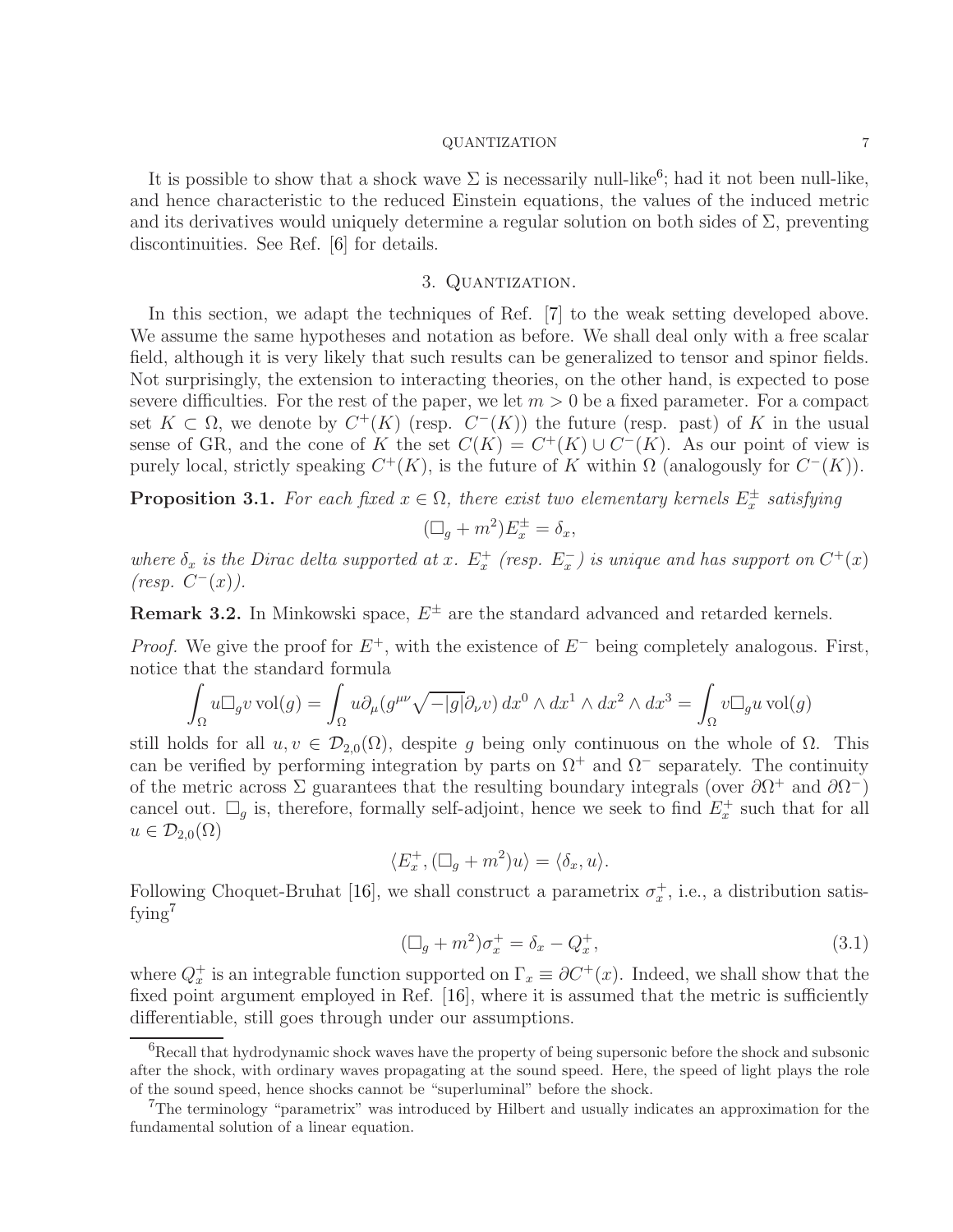We start by investigating the restrictions that [\(2.8\)](#page-5-4) imposes on the the quantities  $b_{\alpha\beta}$  — these are the so-called conditions of shock, originally studied in Ref. [\[6\]](#page-13-5). Because g is  $C^2$  over  $\Omega^+$  and  $\Omega^-$ , and in light of Assumption [2.1,](#page-2-0) we have that  $(2.7)$  is satisfied in  $\Omega^+ \cup \Omega^-$  and, moreover,

<span id="page-7-0"></span>
$$
R'_{\alpha\beta} = \kappa \rho'_{\alpha\beta} \text{ in } \Omega.
$$

From this,  $(2.5)$ ,  $(2.6)$  and  $(2.8)$  we conclude that

$$
\varphi^{\mu}b_{[\alpha|\mu|}\varphi_{\beta]} = 0 \text{ on } \Sigma. \tag{3.2}
$$

We now claim that  $\varphi^{\mu} \nabla_{\mu}$  is a well-defined operator along  $\Sigma$ . In fact, direct computation gives that on  $\Sigma$ 

$$
\varphi^{\mu}\left\{\left\{\Gamma^{\beta}_{\alpha\mu}\right\}\right\} = \varphi^{\mu}b_{[\alpha|\mu|}\varphi_{\beta]},
$$

which vanishes by [\(3.2\)](#page-7-0). From this, the regularity of  $\varphi$  in Assumption [2.1](#page-2-0) and the fact that  $\Sigma$  is null-like [\[6\]](#page-13-5), it follows not only that  $\varphi^{\mu} \nabla_{\mu}$  is well-defined over  $\Sigma$  but also that

$$
\varphi^{\mu}\nabla_{\mu}\varphi^{\alpha} = 0 \text{ on } \Sigma.
$$

As a consequence, geodesics are well-defined over and span  $\Sigma$ . It follows that  $\Gamma_x$  coincides with  $\Sigma$ , in the neighborhood of x, if  $x \in \Sigma$  (recall that  $\Sigma$  is null-like). Due to discontinuities on derivatives of q across  $\Sigma$ , this is the relevant situation where we need to show that the proof of Choquet-Bruhat in Ref. [\[16\]](#page-13-15) can be adapted. No difficulty arises when  $x \notin \Sigma$ , henceforth we assume that x belongs to  $\Sigma$ .

We claim that having  $\Gamma_x = \Sigma$  is the crucial point that enables us to mirror Choquet-Bruhat's construction [\[16\]](#page-13-15) of  $\sigma_x^+$ . In fact, as it is briefly reviewed below, the parametrix is first obtained over  $\Gamma_x$ , and then extended. This naturally involves derivatives along  $\Gamma_x$  of the coefficients of the differential operator under consideration. In our case these coefficients are the metric components  $g_{\alpha\beta}$ . Because  $\Gamma_x = \Sigma$  near x, such derivatives produce, under our assumptions, well defined and sufficiently regular functions (see [\(2.1\)](#page-2-4) and prior discussion). Bearing this in mind, the proof follows very closely that of Ref. [\[16\]](#page-13-15), thus we shall give only its main steps, stressing the key points where the low regularity of  $g$  is circumvented.

The parametrix  $\sigma_x^+$  is given as the extension of a distribution  $\tilde{\sigma}_x^+$  supported on  $\Gamma_x$ , i.e., for any test function  $u$ ,

$$
\langle \sigma_x^+, u \rangle = \langle \widetilde{\sigma}_x^+, u|_{\Gamma_x} \rangle_{\Gamma_x}, \tag{3.3}
$$

where  $\langle \cdot, \cdot \rangle_{\Gamma_x}$  denotes the pairing for test functions defined on  $\Gamma_x$ .  $\tilde{\sigma}_x^+$ , in turn, is obtained as (an approximation for) a fundamental solution for a Laplace type operator  $\Delta$  over  $\Gamma_x$ , which involves only the components  $g_{ij}$  of the metric (the precise form of  $\Delta$  is given in Ref. [[17\]](#page-13-16)). Experience suggests the Ansatz

<span id="page-7-3"></span><span id="page-7-2"></span>
$$
\widetilde{\sigma}_x^+ = \frac{B_x}{\tau},\tag{3.4}
$$

where  $B_x$  is a sufficiently regular function to be determined, and  $\tau$  is the canonical parameter<sup>[8](#page-7-1)</sup> for the null geodesics, issued from x, that span  $\Gamma_x$ ; notice that  $\tilde{\sigma}_x^+$  is singular at x (where  $\tau = 0$ ).

<span id="page-7-1"></span><sup>&</sup>lt;sup>8</sup>See e.g. Ref. [\[18\]](#page-13-17); essentially,  $\tau$  is a parameter obtained when null geodesics are viewed as projections on spacetime of bicharacteristics associated with the eikonal equation on the cotangent space.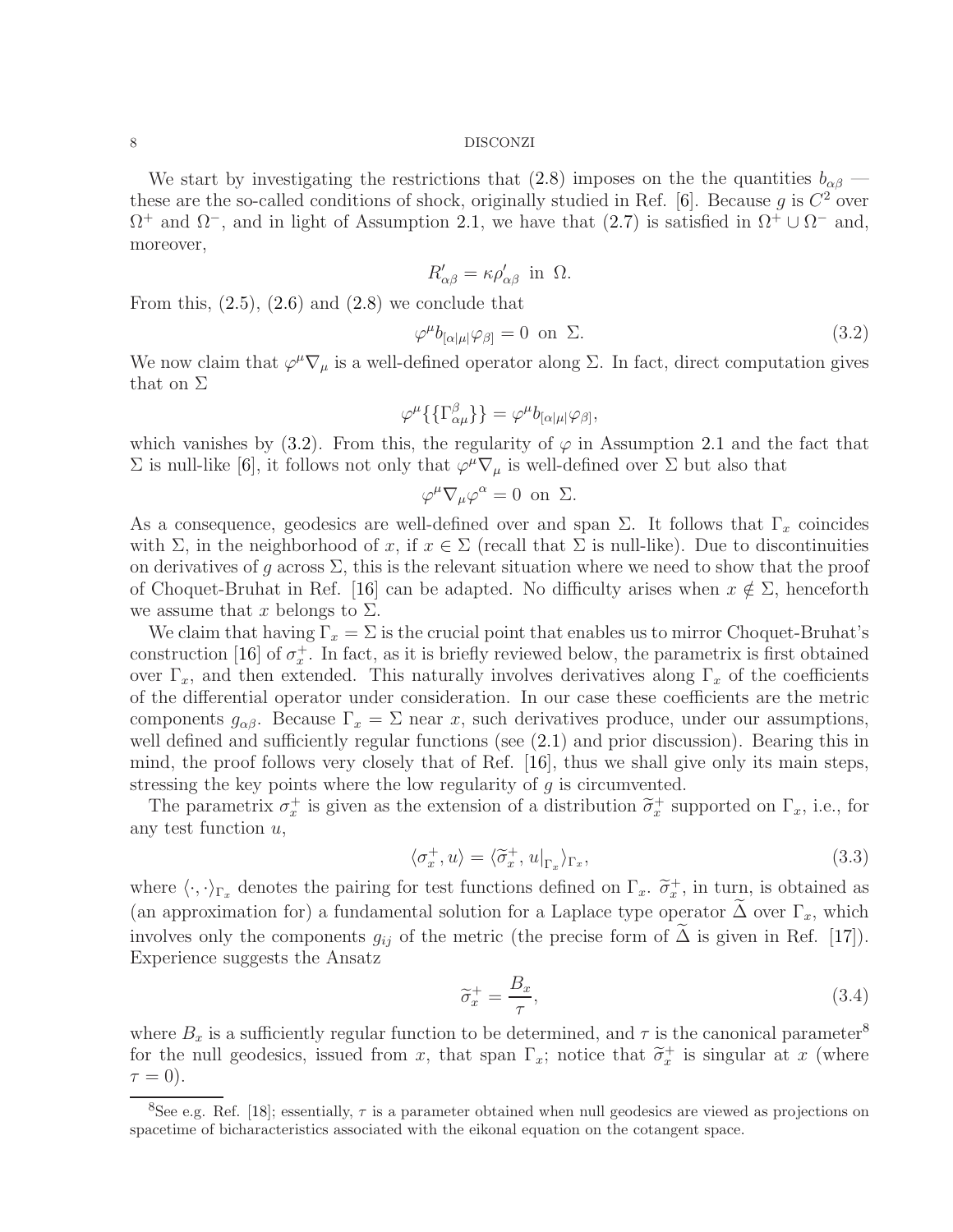With the Ansatz [\(3.4\)](#page-7-2) at hand, we compute  $\tilde{\Delta}\tilde{\sigma}_x^+$  and work the above steps backwards, until<br>the space of  $(2,1)$ . The subjective of  $(2,1)$  no various sentain derivatives in the direction transverse to we reach [\(3.1\)](#page-6-2). The validity of [\(3.1\)](#page-6-2) requires certain derivatives in the direction transverse to  $\Gamma_x$  to drop out. Imposing this leads to the vanishing of the coefficients of such derivatives; we symbolically denote these terms by  $\mathcal C$  (again, see Ref. [\[17\]](#page-13-16) for the precise expression). These coefficients involve  $B_x$ , the metric and derivatives of both. Imposing  $\mathcal{C} = 0$  determines a first order differential equation for  $B_x$ , which can be rewritten as an integral equation. The fact that derivatives of the metric occur solely along  $\Gamma_x$  gives, in light of [\(2.1\)](#page-2-4), enough regularity to apply standard techniques and solve this integral equation<sup>[9](#page-8-0)</sup>. Finding such a solution determines  $Q_x^+$ .

From equality [\(3.1\)](#page-6-2), it now follows that

$$
u(x) = \int_{\Omega} Q_x^+ u \operatorname{vol}(g) + \langle \sigma_x^+, (\Box_g + m^2) u \rangle.
$$

This can be viewed as an integral equation for  $u$ , which can be solved by a Neumann-series type of technique as in chapter V of Ref. [\[19\]](#page-13-18), possibly after shrinking  $\Omega$ . The solution is unique and operates linearly and continuously over  $u$ , yielding the desired kernel.

Besides the presence, in C, of derivatives only along  $\Gamma_x$ , another feature necessary for Choquet-Bruhat's proof to carry over our setting is the dimensionality of the spacetime. In  $n$ spacetime dimensions<sup>[10](#page-8-1)</sup>,  $(3.3)$  is replaced by

$$
\langle \sigma_x^+,u\rangle=\sum_{j=0}^{\frac{n}{2}-2}\langle \widetilde{\sigma}^+_{j,x},\,\partial^j_n u\big|_{\Gamma_x}\rangle_{\Gamma_x},
$$

where each distribution  $\tilde{\sigma}_{j,x}^+$  takes a form analogous to [\(3.4\)](#page-7-2), with the power of  $\tau$  now depending on n and j. Following similar arguments shows that the integral equation to be solved now involves the term

$$
\sum_{j=0}^{\frac{n}{2}-2} \langle \sigma_x^+, \partial_n^j (\Box_g + m^2) u \rangle.
$$

This will lead to an ill-defined expression unless further hypothesis on g are considered.

**Remark 3.3.** The core part of the argument for the existence of the elementary kernels  $E_x^{\pm}$ can be traced back to some compatibility conditions for the metric induced on  $\Sigma$  (essentially [\(2.1\)](#page-2-4), and the continuity of q across  $\Sigma$ ). If one adopts the point of view that  $\Omega^{\pm}$  are two separated spacetimes with a null boundary, these compatibility conditions indicate when it is possible to glue  $\Omega^+$  and  $\Omega^-$  along their boundaries, in a way that the pre-existing structures on  $\Omega^{\pm}$  extend to  $\Omega = \Omega^{+} \cup \Sigma \cup \Omega^{-}$ . This is exactly the approach taken by Clarke and Dray in Ref. [\[20\]](#page-13-19), where conditions for such a gluing are studied. Although their setting is significantly more general than ours — their manifolds are  $C^1$  (piecewise  $C^3$ ), while here we employ  $C^2$ (piecewise  $C<sup>4</sup>$ ), and they do not impose the field equations, consequently the notion of a shock wave does not play any role —, surprisingly the only necessary and sufficient condition for

 $9$ We remark that many of the aforementioned steps are not immediately apparent on Ref. [\[16\]](#page-13-15), but the reader can consult Ref. [\[17\]](#page-13-16) where fairly detailed calculations are provided.

<span id="page-8-1"></span><span id="page-8-0"></span><sup>&</sup>lt;sup>10</sup>For *n* even. The case *n* odd is obtained by reduction from an even dimensional space.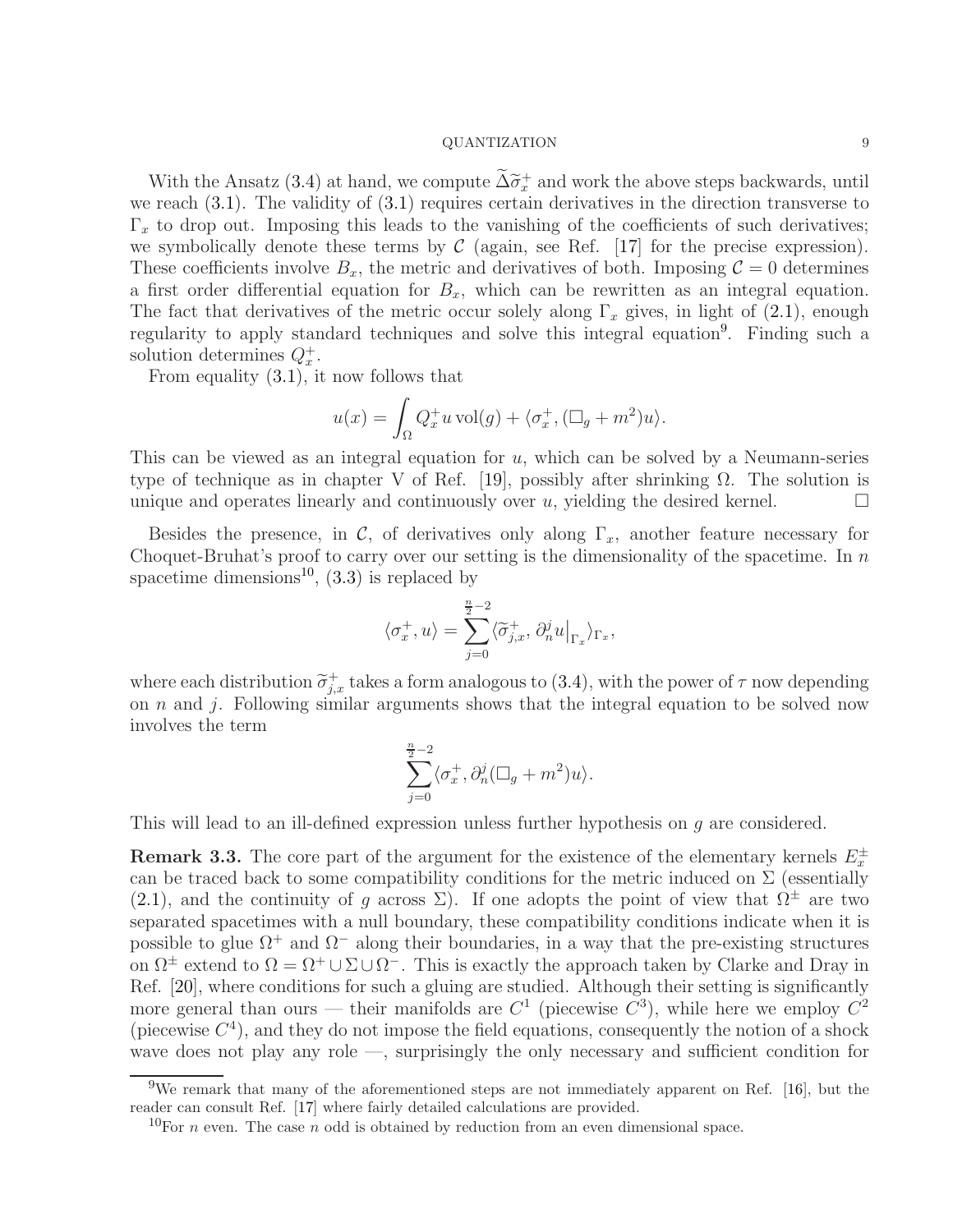the two spacetimes to be joined is that the naturally induced three-metrics on the boundaries agree. We notice that, although similar results had been known for space-like boundaries (see references in Ref. [\[20\]](#page-13-19)), Clarke and Dray's result applies to all types of hypersurfaces. It would be interesting to investigate if Proposition [3.1](#page-6-3) can be generalized to a setting similar to that of Ref. [\[20\]](#page-13-19). This would likely require a considerably different proof than the one presented here in that the shock wave structure, which implies [\(2.1\)](#page-2-4), has been used. Recent works on the the geometry of null hypersurfaces (e.g. Ref. [\[21\]](#page-13-20) and references therein) are likely to be important in this regard (see also Ref. [\[22\]](#page-13-21), where the notion of global hyperbolicity on low regularity spacetimes is discussed in connection with the solvability of the wave equation with rough data).

As usual, we think of the elementary kernels  $E_x^{\pm}$  as defining a distribution  $E^{\pm}(x',x)$  in  $\Omega \times \Omega$  by

$$
\langle E^{\pm}(x',x), u(x',x)\rangle_{\Omega\times\Omega} = \langle E^{\pm}_{x'}(x), u(x',x)\rangle_{\Omega\times\Omega}.\tag{3.5}
$$

The lemma below verifies that the standard symmetry properties of these distributions known to be true in the smooth setting, continue to hold under our hypothesis.

<span id="page-9-3"></span>**Lemma 3.4.** Let  $E^{\pm}(x, x')$  be as above. Then

$$
E^{+}(x, x') = E^{-}(x', x),
$$

for  $x, x' \in \Omega$ .

*Proof.* Fix a test function  $u$  and define

$$
v_1(x') = \langle E^-(x, x'), u(x) \rangle.
$$

Since  $E_x^-(x')$  has support on the past of x,  $v_1$  is supported on the past of the support of u. We have

$$
(\Box_{x'} + m^2)v_1(x') = \langle (\Box_{x'} + m^2)E^-(x, x'), u(x) \rangle = \langle \delta(x, x'), u(x) \rangle = u(x'),
$$

where  $\square \equiv \square_g$ ,  $\square_x$  means that derivatives are with respect to the x variable, and we used the symmetry of the Dirac delta.

For sufficiently smooth metrics, Choquet-Bruhat proved [\[23\]](#page-13-22) that any solution  $v_2$  of

<span id="page-9-2"></span><span id="page-9-1"></span>
$$
(\Box + m^2)v_2 = u \tag{3.6}
$$

with support compact towards the future<sup>[11](#page-9-0)</sup> is given by

$$
v_2(x') = \langle E^+(x', x), u(x) \rangle, \tag{3.7}
$$

provided that  $\Omega$  is taken sufficiently small. An inspection on her proof shows that the same statement still holds in our setting. In fact, the set  $K = C_-(\text{supp}(u)) \cap C_+(x)$  is compact (or empty). Choose a function  $z \in \mathcal{D}_{2,0}(\Omega)$  equal to 1 in a compact neighborhood of K. If  $v_2$ satisfies [\(3.6\)](#page-9-1), we obtain that for any  $x' \in C_{-}(\text{supp}(u)),$ 

$$
\langle E^+(x',x), u(x) \rangle = \langle E^+(x',x), (\Box_x + m^2)v_2(x) \rangle
$$
  
= 
$$
\langle E^+(x',x), (\Box_x + m^2)(z(x)v_2(x)) \rangle.
$$

<span id="page-9-0"></span><sup>&</sup>lt;sup>11</sup>K ⊂ Ω is said compact towards the future if  $C^{-}(K) \cap C^{+}(x)$  is compact of empty for each  $x \in \Omega$ ; a similar notion applies for compact towards the past.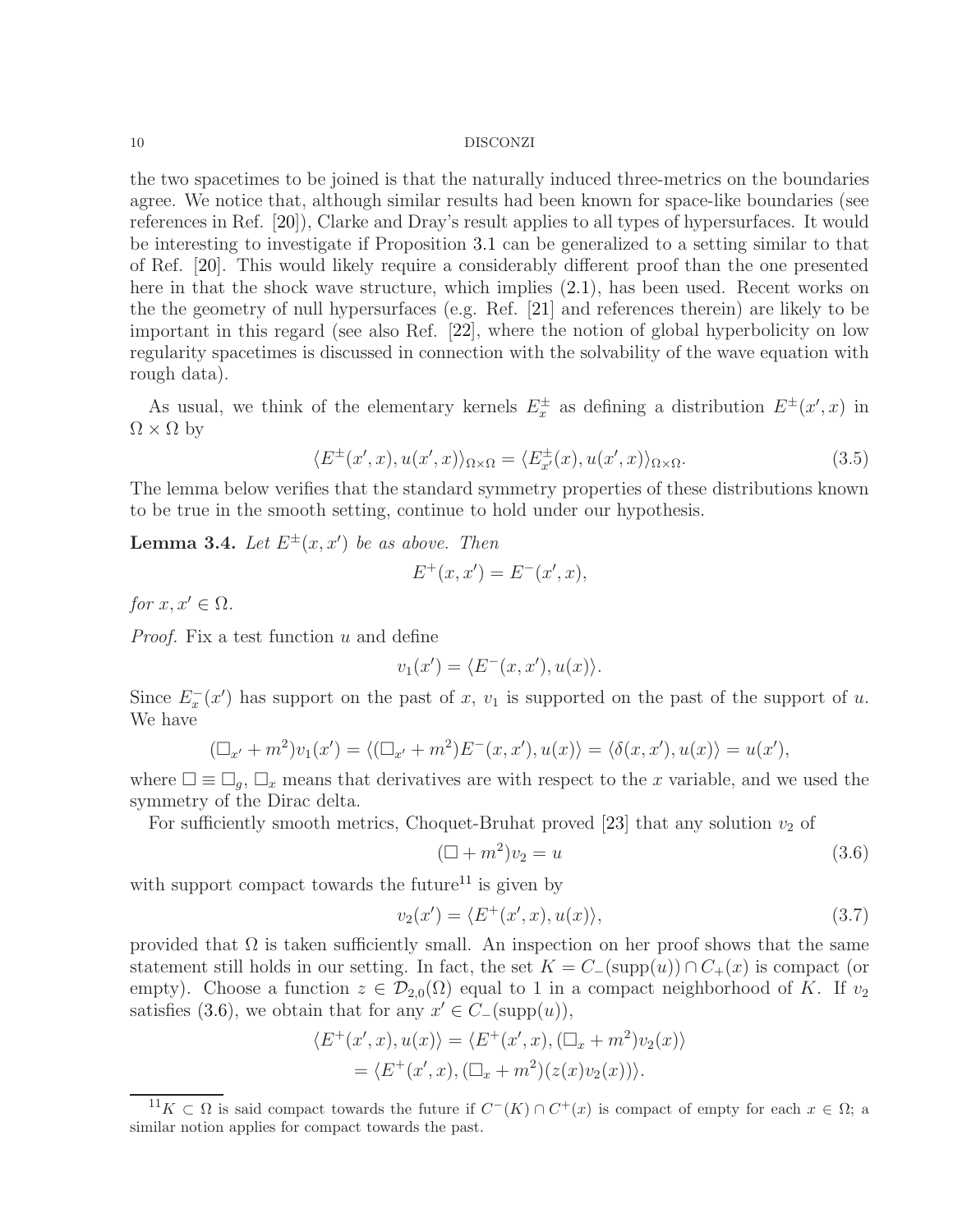But, on the other hand, if

$$
\widetilde{v}_2(x') = \langle E^+(x',x), u(x) \rangle,
$$

then

$$
\langle E^+(x',x),u(x)\rangle = \langle (\Box_x + m^2)E^+(x',x),z(x)v_2(x)\rangle = \widetilde{v}_2(x'),
$$

which shows [\(3.7\)](#page-9-2). We conclude that  $v_1 = v_2$ , from what the result follows.

Following standard convention and terminology, we then define the *propagator* of  $\Box_g + m^2$ as the distribution on  $\Omega \times \Omega$  given by

$$
G(x, x') = E^{+}(x', x) - E^{-}(x', x).
$$

It is seen that

$$
(\Box_x + m^2)G(x, x') = 0.
$$

In light of Lemma [3.4,](#page-9-3)

$$
G(x, x') = -G(x', x).
$$

Consider the massive wave equation in  $\Omega$ ,

$$
(\Box_g + m^2)u = 0. \tag{3.8}
$$

Let us denote by  $D^+(K)$  (resp.  $D^-(K)$ ) the future (resp. past) domain of dependence of an achronal set K, and  $D(K) = D^{+}(K) \cup D^{-}(K)$ . We next suppose that:

Assumption 3.1. There exists in  $\Omega$  a kernel  $\mathcal{G}(x, x')$ , which is a solution (in x) of [\(3.8\)](#page-10-0), satisfying  $\mathcal{G}(x, x') = \mathcal{G}(x', x)$ , and such that, for each space-like three surface  $\mathcal{S} \subset \Omega$  and  $x, x' \in D(\mathcal{S}) \cap \Omega$ , the following holds:

$$
G(x, x') = \int_{\mathcal{S}} \left( \mathcal{G}(x, y) \partial_{\mu} \mathcal{G}(x', y) - \mathcal{G}(x', y) \partial_{\mu} \mathcal{G}(x, y) \right) dA_g^{\mu}(y), \tag{3.9}
$$

where  $dA_g$  is the volume element induced on S by g.

<span id="page-10-2"></span>**Remark 3.5.** In Minkowski space,  $\mathcal{G}$  is the so-called  $D^1$  distribution associated with the Pauli-Jordan propagator [\[24\]](#page-13-23).

As in the usual case of smooth coefficients, for  $x \in D(S) \cap \Omega$  we have the following formula for a solution  $u$  of the Cauchy problem of  $(3.8)$  [\[16,](#page-13-15) [23\]](#page-13-22),

$$
u(x) = \int_{\mathcal{S}} \left( u(y) \partial_{\mu} G(x, y) - G(x, y) \partial_{\mu} u(y) \right) dA_g^{\mu}(y).
$$

This determines the solution u in terms of the Cauchy data  $q := u|_{\Sigma}$  and  $p := \partial_{\nu} u|_{\Sigma}$ . The pair  $(q, p)$  plays the role of a point on phase space. We now define  $\tilde{u}$ , depending on u, by

$$
\widetilde{u}(x) = \int_{\mathcal{S}} \left( u(y) \partial_{\mu} \mathcal{G}(x, y) - \mathcal{G}(x, y) \partial_{\mu} u(y) \right) dA_g^{\mu}(y),
$$

and introduce the norm

$$
(u, u) = \int_{\mathcal{S}} \left( u(y) \partial_{\mu} \widetilde{u}(y) - \widetilde{u}(y) \partial_{\mu} u(y) \right) dA_g^{\mu}(y).
$$

<span id="page-10-1"></span><span id="page-10-0"></span>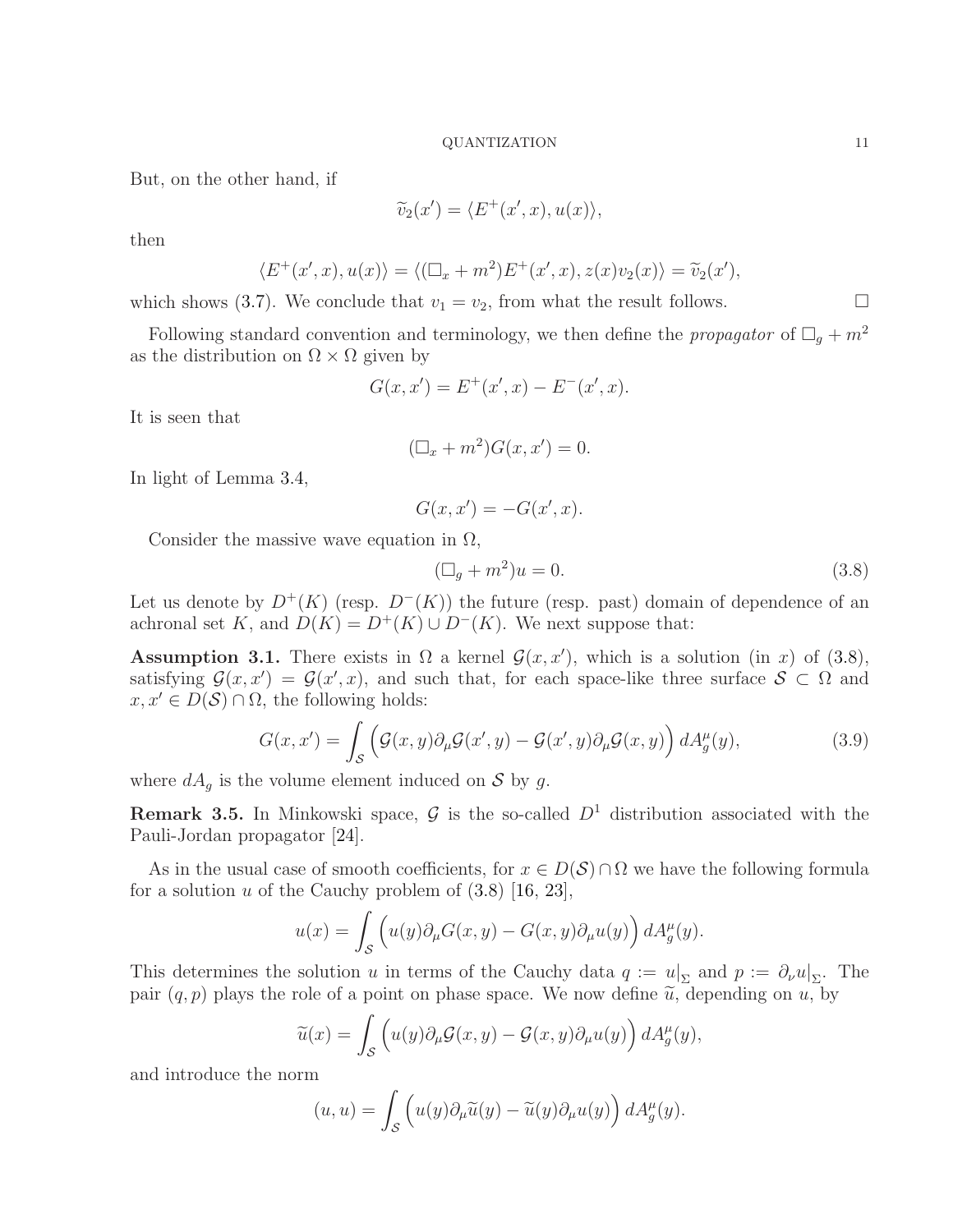Define

$$
G^+ = \frac{G - i\mathcal{G}}{2}, \quad G^- = \frac{G + i\mathcal{G}}{2},
$$

and

$$
u^{+} = \frac{u - i\widetilde{u}}{2}, \ \ u^{-} = \frac{u + i\widetilde{u}}{2}.
$$

<span id="page-11-0"></span>Proposition 3.6. The following identity holds

$$
(u^+, u^+) = (u^-, u^-) = \frac{1}{2}(u, u).
$$

*Proof.* This follows directly from the above formulas.  $\Box$ 

We can now carry out the quantization of a free scalar field over the background  $(\Omega, g)$  by following the corresponding steps in the quantization of fields defined over a smooth curved background, as originally proposed by Lichnerowicz [\[7\]](#page-13-6), and extended by other authors, in particular Wald [\[25\]](#page-13-24) (see also Ref. [\[26\]](#page-13-25)). In order to obtain a well-defined quantization procedure, one has to be specific about the structure of the operators involved, indicating their domains, self-adjointness properties etc. However, with the propagator  $G(x, x')$ , Proposition [3.6,](#page-11-0) and formula [\(3.9\)](#page-10-1) at hand, these constructions are the same as in Ref. [\[7\]](#page-13-6) (see also Ref. [\[25\]](#page-13-24)). Hence, for the sake of simplicity, we shall restrict ourselves to indicating what the main features of the corresponding quantum theory are. But before doing that we first recall, rather briefly, some core features of the canonical quantization of a scalar field in Minkowski space (as can found, e.g., in Ref. [\[24\]](#page-13-23)), so that the reader less familiar with Ref. [\[7\]](#page-13-6) will be able to see the close parallel.

In Minkowski space, solutions  $\phi$  to  $(\Box + m^2)\phi = 0$  can be written, with the help of Fourier transform and using standard notation, as

$$
\phi(x) = \phi^+(x) + \phi^-(x) = \int e^{ik \cdot x} \phi^+(\vec{k}) c(k^0) d\vec{k} + \int e^{-ik \cdot x} \phi^-(\vec{k}) c(k^0) d\vec{k},
$$

where  $\cdot$  is the Lorentz inner product,  $k^0 = \sqrt{k^2 + m^2}$ ,  $c(k^0)$  is a normalization factor, and the functions  $\phi^{\pm}(\vec{k})$  are constructed out of the Fourier transform of  $\phi$  (see Ref. [\[24\]](#page-13-23)). A map  $\phi \mapsto \phi^{\pm}$  is naturally obtained in this way, with the fields  $\phi^{\pm}$  called the positive and negative energy components of the field  $\phi$ ; these, in momentum representation and upon quantizing, are associated with the creation and annihilation operators of the theory. Furthermore, the corresponding quantum fields (operators) obey canonical commutation relations that are postulated in a prescribed fashion out of the Poisson brackets of the classical theory. For instance, one has

$$
[\phi^-(x), \phi^+(x')] = -iD^-(x - x'),
$$

where  $D^-$  is the negative energy component of the Pauli-Jordan propagator (see remark [3.5\)](#page-10-2). The reader can consult the standard literature (e.g. Ref. [\[24\]](#page-13-23)) to refresh his or her memory of the canonical quantization of a scalar field in Minkowski space.

Keeping the quantization in Minkowski space in mind for the purpose of analogy, we turn attention back to the formulation treated in this paper. We have: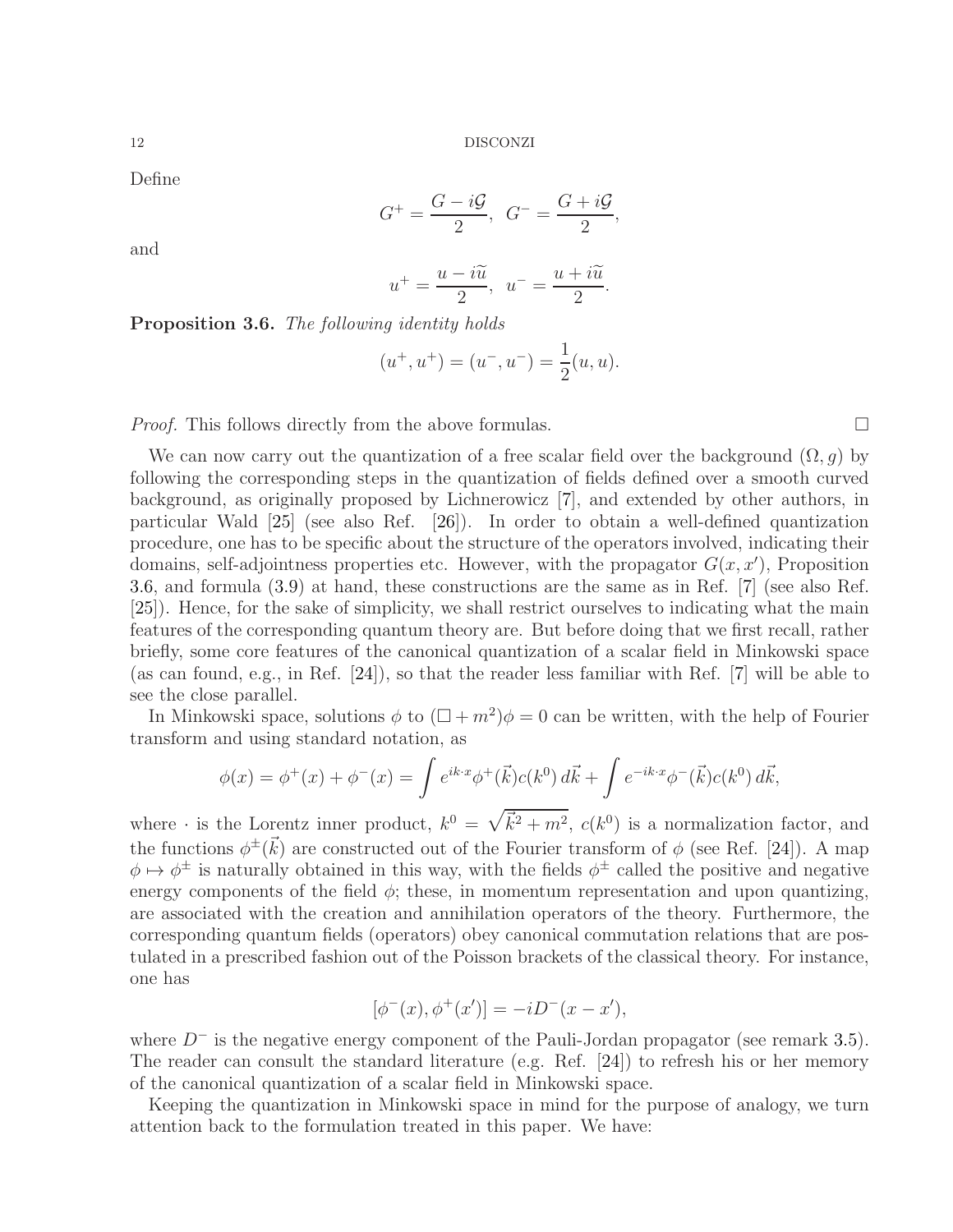**I.** The association  $u \mapsto \tilde{u}$  defines a linear automorphism J on the space of solutions<sup>[12](#page-12-0)</sup> of [\(3.8\)](#page-10-0).  $u^{\pm}$  are eigenfunctions of J corresponding to the eigenvalues  $\pm i$ . The projections  $u \mapsto u^{\pm}$ correspond exactly to the decomposition of the field into positive and negative energies.

II. Assume from now on that  $u$  is operator-valued. Our definitions and formula  $(3.9)$  imply

$$
[u^+, u^+] = 0 = [u^-, u^-],
$$
  
\n
$$
[u^+(x), u^-(x')] = -iG^+(x, x')
$$
id,  
\n
$$
[u^-(x), u^+(x')] = -iG^-(x, x')
$$
id,  
\n
$$
[u(x), u(x')] = -iG(x, x')
$$
id,

where id is the identity operator, and the pointwise commutators are interpreted as formally expressing the corresponding distributional identity, e.g.

$$
[u(f), u(h)] = -i \int_{\Omega \times \Omega} f(x)G(x, x')h(x')\sqrt{-|g|(x)}\sqrt{-|g|(x')} dx dx',
$$

where  $f$  and  $q$  are test functions.

III. A theory of creation and annihilation operators can be constructed from these formulas and  $(3.9)$ . All the usual propagators can be deduced from the elementary kernels and  $\mathcal{G}$ .

IV. In Minkowski space, the above decomposition agrees with the usual split of  $u$  into negative and positive energy solutions via Fourier transform.

One feature that stands out is the existence of positive energy solutions. This seems to be in contradiction with the established fact that in a general spacetime there is no natural notion of positive frequency (which is itself a consequence of the lack of uniqueness for the vacuum state in such situations). Recall, however, that such a notion is well defined for spacetimes that are (i) globally hyperbolic and (ii) stationary. The former property has been implicitly employed by addressing the problem solely from a local perspective and considering  $x, x' \in D(\mathcal{S}) \cap \Omega$  in Assumption [3.1.](#page-10-1) These are not essential: when considering a global point of view, it is rather natural to restrict oneself to globally hyperbolic spacetimes, and our lemmas and propositions can be extended to this setting (recall that we focused on local constructions because the approximation arguments we used are local in nature).

Although not implicitly assumed, property (ii) was "almost" assumed, in the following sense. We have supposed the existence of the kernel  $\mathcal{G}$ , but sufficient conditions that imply the validity of Assumption [3.1](#page-10-1) have not been given. It can be shown, however, that  $\mathcal G$  in fact exists for globally hyperbolic stationary spacetimes [\[27\]](#page-14-0) (Euclidean at infinity for non-compact Cauchy surfaces; see also Ref. [\[28\]](#page-14-1)). But, in the special case of globally hyperbolic stationary spacetimes, the decomposition into positive and negative energy solutions does in fact hold true [\[25\]](#page-13-24). Since it is not know, however, whether global hyperbolicity and stationarity are also necessary conditions for the existence of  $\mathcal{G}$  [\[7\]](#page-13-6), here we preferred to take the slightly more general point of view of postulating the existence of  $\mathcal G$  itself.

<span id="page-12-0"></span><sup>&</sup>lt;sup>12</sup>A 2-form  $\omega$  can also be introduced in the space of solutions, and shown to define a symplectic structure.  $\omega$  and J are compatible and define an (infinite dimensional) Kähler structure. These intrinsic quantities can be used to derive an appropriate notion of inner product to carry out the quantization procedure. See Ref. [\[7\]](#page-13-6) and [\[25\]](#page-13-24) for details.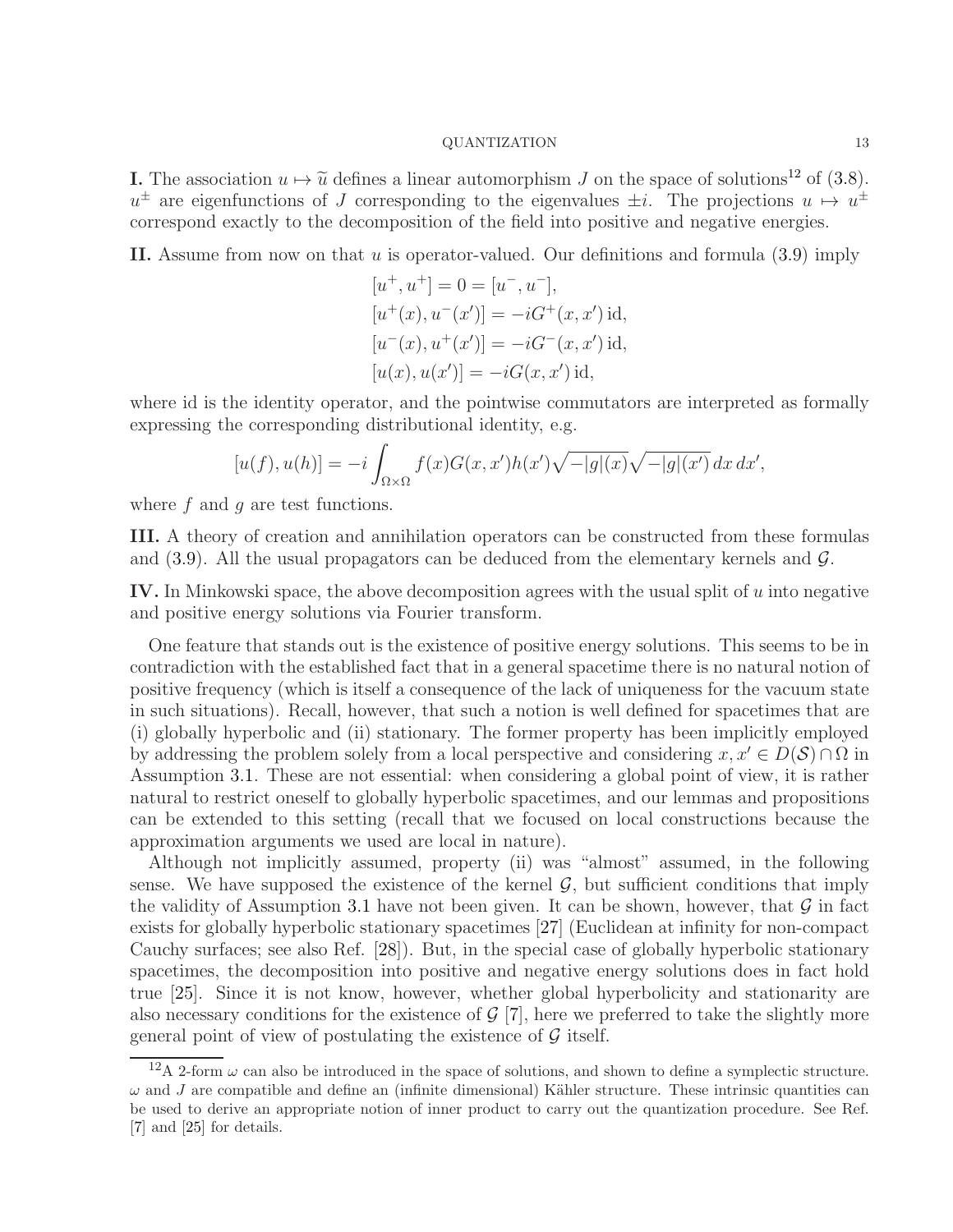#### **REFERENCES**

- <span id="page-13-1"></span><span id="page-13-0"></span>[1] S. W. Hawking and G. F. R. Ellis, The Large Scale Structure of Space-Time. Cambridge University Press (1973).
- [2] S. W. Hawking, Particle Creation by Black Holes. Communications in Mathematical Physics, 43, 199-220 (1975).
- <span id="page-13-2"></span>[3] A. F. Agnew, T. Dray, Distributional Modes for Scalar Field Quantization. Gen. Rel. Grav. 33 429-453 (2001).
- <span id="page-13-3"></span>[4] A. Lichnerowicz, *Propagateurs et commutateurs en relativité génerale*. Publications mathématiques de l' I.H.E.S, tome  $10(1961)$ , p. 5-56.
- <span id="page-13-5"></span><span id="page-13-4"></span>[5] T. Dray, Tensor Distributions in the Presence of Degenerate Metrics. Int.J.Mod.Phys. D6 717-740 (1997).
- [6] A. Lichnerowicz, Sur les ondes de choc gravitationnelles et électromagnétiques. Colloques Internationaux C.N.R.S no. 220 – Ondes et radiations gravitationnelles. Paris (1973), pp. 47-56.
- <span id="page-13-6"></span>[7] A. Lichnerowicz, Quantum field theory on a curved background. International Conference on the Mathematical Problems of Quantum Field Theory and Quantum Statistics. Part I. Axiomatic Quantum Field Theory. Trudy Mat. Inst. Steklov. 135 (1975), 178185, 260.
- <span id="page-13-8"></span><span id="page-13-7"></span>[8] P. D. D'Eath and P. N. Payne, Gravitational radiation in black-hole collisions at the speed of light. I. Perturbation treatment of the axisymmetric collision. Phys. Rev. D 46, 658-674 (1992).
- [9] P. D. D'Eath and P. N. Payne, Gravitational radiation in black-hole collisions at the speed of light. II. Reduction to two independent variables and calculation of the second-order news function. Phys. Rev. D 46, 675-693 (1992).
- <span id="page-13-9"></span>[10] P. D. D'Eath and P. N. Payne, Gravitational radiation in black-hole collisions at the speed of light. III. Results and conclusions. Phys. Rev. D 46, 694-701 (1992).
- <span id="page-13-10"></span>[11] K. Hayashi, T. Samura, Gravitational shock waves for Schwarzschild and Kerr black holes. Phys. Rev. D 50, 3666-3675 (1994).
- <span id="page-13-12"></span><span id="page-13-11"></span>[12] G. 't Hooft, Graviton dominance in ultra-high-energy scattering. Physics Letters B Volume 198, Issue 1, 12 November 1987, Pages 61-63.
- <span id="page-13-13"></span>[13] M. Hortacsu and K. Ulker, Gravitational shock waves and vacuum fluctuations. Class.Quant.Grav. 15 (1998) 1415-1420.
- <span id="page-13-14"></span>[14] H. Verlinde and E. Verlinde, Scattering at Planckian Energies. Nucl.Phys. B371 246-268 (1992).
- <span id="page-13-15"></span>[15] L. Schwartz, *Théorie des distributions*. Hermann, 2 vols.  $(1950/1951)$ .
- [16] Y. Fourès-Bruhat (Choquet-Bruhat), Solutions élémentaires d'équations du second ordre de type quelconque. Coll. int, sur la théorie des équations aux dérivées partielles, Nancy (C.N.R.S Paris) (1956).
- <span id="page-13-16"></span>[17] Y. Fourès-Bruhat (Choquet-Bruhat), Théorème d'existence pour certains systèmes d'équations aux dérivées partielles non linéaires. Acta Math. 88, (1952). 141-225.
- <span id="page-13-18"></span><span id="page-13-17"></span>[18] Y. Choquet-Bruhat. General Relativity and the Einstein Equations. Oxford University Press, USA (2009).
- <span id="page-13-19"></span>[19] G. de Rham, *Differentiable Manifolds*. Springer-Verlag (1984).
- [20] C. J. S Clarke and T. Dray, Junction conditions for null hypersurfaces. Classical Quantum Gravity 4 (1987), no. 2, 265-275.
- <span id="page-13-20"></span>[21] D. Hickethier and T. Dray, Covariant Derivatives on Null Submanifolds. Gen. Rel. Grav. 44, 225-238 (2012).
- <span id="page-13-21"></span>[22] C. J. S. Clarke, Generalized hyperbolicity in singular spacetimes. Classical Quantum Gravity 15 (1998), no. 4, 975-984.
- <span id="page-13-22"></span>[23] Y. Fourès-Bruhat (Choquet-Bruhat), Propagateurs et solutions d'équations homogènes hyperboliques. Comptes rendus Acad. Sc. Paris, tome 251, p. 29-31 (1960).
- <span id="page-13-23"></span>[24] N. N. Bogoliubov and D. V. Shirkov, *Introduction to the theory of quantized fields*. John Wiley & Sons Inc; 3rd edition (1980).
- <span id="page-13-24"></span>[25] R. M. Wald, Quantum Fields Theory in Curved Spacetime and Black Hole Thermodynamics. The University of Chicago Press (1994).
- <span id="page-13-25"></span>[26] S. Hollands and R. M. Wald, Axiomatic quantum field theory in curved spacetime. Communications in Mathematical Physics. 293:85-125 (2010).